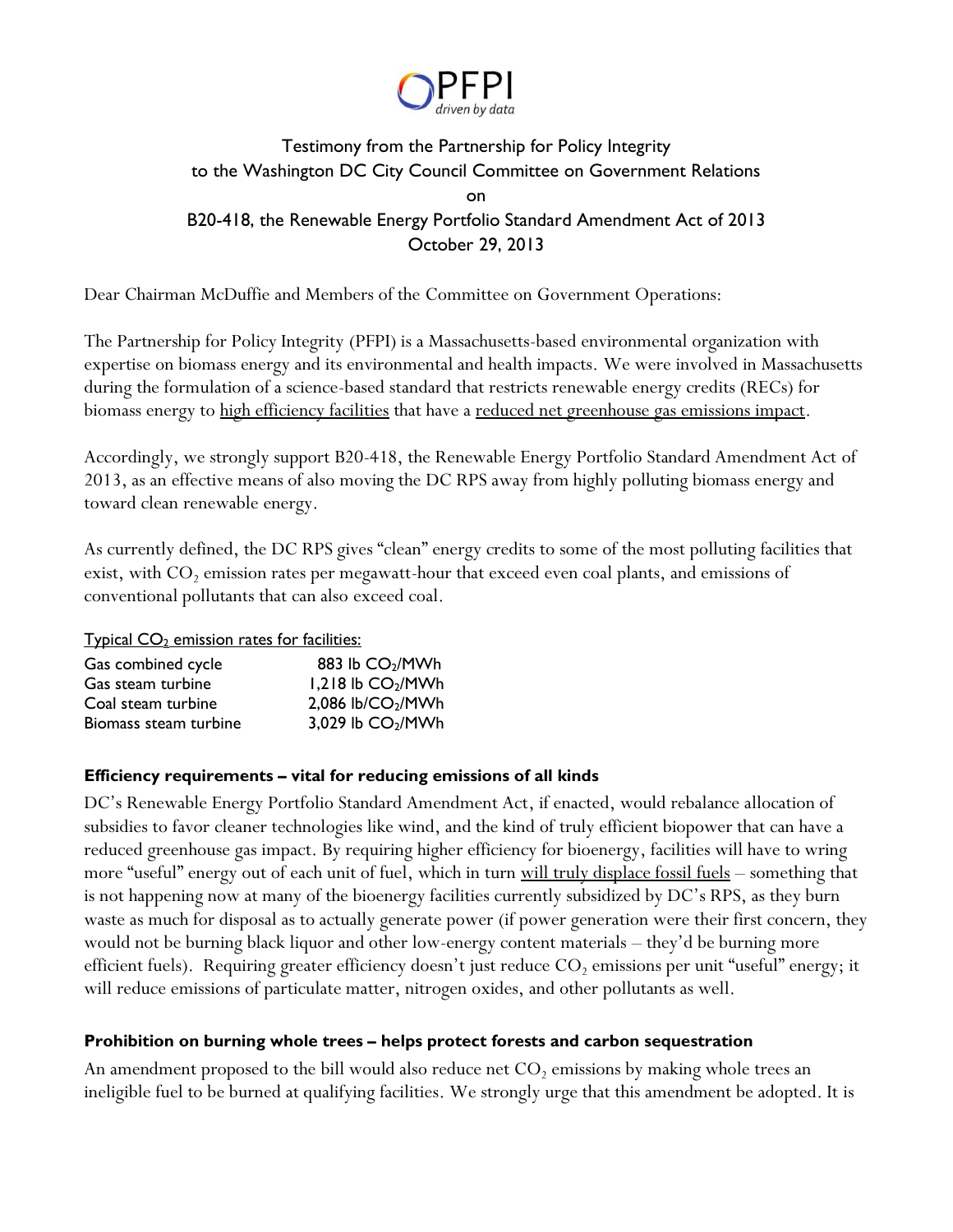important because burning trees for energy not only emits more  $CO<sub>2</sub>$  per megawatt-hour than fossil fuels, but also liquidates trees that had a future of  $\mathrm{CO}_2$  sequestration ahead of them. The prohibition on whole trees is a necessary step, because although the bioenergy industry frequently claims they only burn waste wood, "waste" is in the eye of the beholder. For instance Dominion Energy, which owns the Altavista and Pittsylvania biopower plants (currently qualified under the DC RPS), has testified to EPA that waste wood "*to us means forest materials including residues (tree tops, non-merchantable sections of stem, branches, and bark), small trees and other low value materials*." 1

The need to limit the use of whole trees as biomass fuel is made apparent by the scale of the emerging demand. Dominion's Altavista plant used to co-fire biomass with coal, but the company has just finished fully converting it to biomass (for 51 MW), and is about to convert two more coal-burners, the Hopewell and Southampton facilities, for a combined total if 153 MW. According to their Integrated Resource Plan, Dominion also plans to co-fire at least 60 MW of biomass at the Virginia City Hybrid Plant, and will be contracting with another company to put another 20 MW of biomass energy on the grid as part of their renewable power program. Dominion's old Pittsylvania wood-burner is 83 MW. Once these plans are completed, combined wood use by the Dominion facilities will be around 4 million tons a year, or the equivalent wood that would be yielded by clearcutting 50,000 acres of forest a year.

Given these developments – and given that there are another *ten* (non-Dominion) black liquor and woodburning facilities currently qualified for the DC RPS – this legislation is the single most effective measure to prevent the DC RPS from being irrevocably swamped by tree and waste combustion.

# **Biomass power: small energy gain, large CO<sup>2</sup> emissions**

 $\overline{a}$ 

While Dominion is not the only company generating bioenergy that qualifies for DC's RPS, it is by far the largest, so it is worth looking at the effect that  $\mathrm{CO}_2$  from its biopower facilities is having on Virginia, and by extension, Washington DC. According to the Energy information Administration, Virginia's fossilfueled utility electricity sector generated 52.9 million megawatt-hours of electricity in 2011. Once Dominion's new bioenergy capacity is all online (Pittsylvania plus the new facilities) these facilities at fulltime operation will represent a 4.9% bump in electricity generation, but will cause an 18.6% increase in power sector  $CO_2$  emissions over the 2011 baseline. This cost-benefit analysis is further skewed in that there are no public "benefits" to generating power by burning trees and waste.

# **Health organizations: biopower should not receive renewable energy subsidies**

Facilities burning waste wood and black liquor are literally some of the dirtiest facilities that exist. There are real health consequences associated with emissions from bioenergy, which is why the Massachusetts Medical Association opposes bioenergy as an "unacceptable threat to public health," and the American Lung Association opposes making bioenergy eligible for renewable energy subsidies and tax breaks. Commenting on federal renewable energy legislation, the ALA sent a letter to Representatives Waxman and Markey on the American Clean Energy and Security Act, June 24, 2009, stating

<sup>&</sup>lt;sup>1</sup> Pamela F. Faggert, Dominion Resources Services, Inc. Comments to the Science Advisory Board biogenic carbon emissions panel on its draft advisory report regarding EPA's accounting framework for biogenic  $CO<sub>2</sub>$  emissions from stationary sources. March 16, 2012.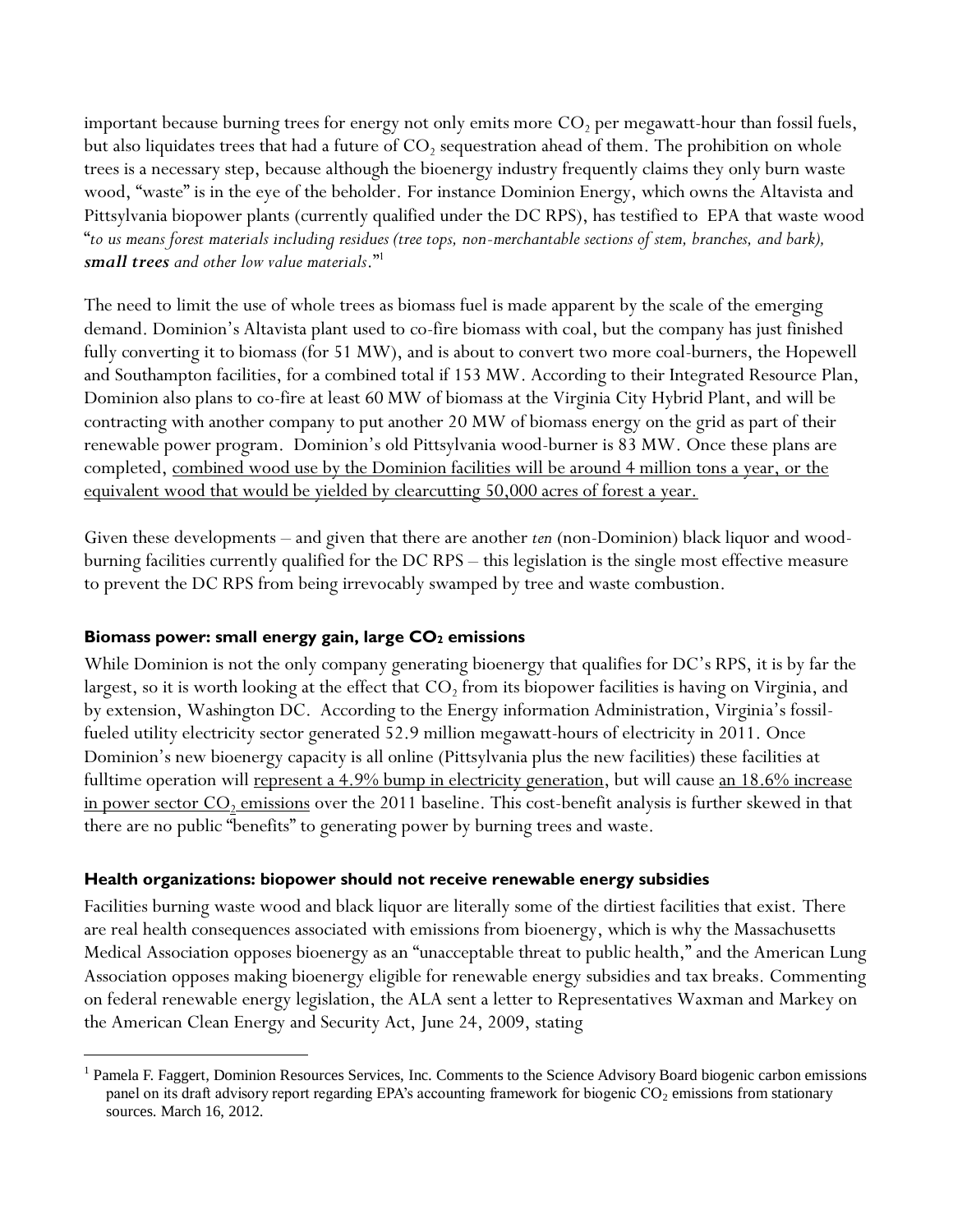*"The legislation should promote clean renewable electricity, including wind, solar and geothermal. The Lung Association urges that the legislation not promote the combustion of biomass. Burning biomass could lead to significant increases in emissions of nitrogen oxides, particulate matter and sulfur dioxide and have severe impacts on the health of children, older adults, and people with lung diseases."*

### **Dominion's new "clean" biopower will pollute communities**

Expansion in the biopower sector is increasing air pollution. Returning to just a portion of the new bioenergy capacity that Dominion is bringing online, and for which the company expects to collect subsidies, construction permits $^2$  for the Altavista, Southampton and Hopewell facilities reveal that their combined permitted emissions in tons per year (tpy) will be:

 253 tpy of particulate matter 114 tpy sulfur dioxide 1,237 tpy nitrogen oxides 2,748 tpy carbon monoxide 129.4 tpy volatile organic compounds

As coal plants, these facilities were barely operating. As biomass power plants, they'll pollute the air in their communities all year round, while Dominion collects "clean" energy subsidies.

#### **Excessive emissions – proof from permits**

The following table shows pollutant emissions from <u>some</u> of the biopower facilities currently qualified for the DC RPS. These are allowable emissions numbers, taken directly from facility air permits, and are not necessarily representative of actual emissions, but as air permits are the sole enforceable means for limiting emissions, these values are important.

| <b>Facility</b>                             | State     | <b>Source of emissions</b>                            | <b>PM</b> | <b>NOx</b> | <b>CO</b> | <b>SO<sub>x</sub></b> | <b>VOCs</b> |
|---------------------------------------------|-----------|-------------------------------------------------------|-----------|------------|-----------|-----------------------|-------------|
| Smurfit-Stone<br><b>Hopewell Mill</b>       | <b>VA</b> | Black liquor recovery boiler                          | 301       |            |           | 2,768                 |             |
| <b>PH Glatfelter</b><br>Chillicothe Mill    | OH        | Power boiler burning black<br>liquor and fuel oil     | 164       | 713        | 1,183     | 496                   | 113         |
| International Paper<br><b>Franklin Mill</b> | <b>VA</b> | Facility-wide emissions<br>(process and power boiler) | 804       | 3,000      | 2,568     | 7,980                 | 694         |
| <b>Smurfit-Stone West</b><br>Point Mill     | VA        | No. 5 recovery boiler                                 | 227       | 754        | 969       | 1,284                 | 146         |
| Pittsylvania Station                        | VA        | Wood-fired boiler                                     | 96        | 482        | 1,687     | 77                    | 338         |
| <b>Piedmont Green</b><br>Power              | <b>GA</b> | Wood-fired boiler                                     | 86        | 228        | 227       | 60                    | 25          |

 <sup>2</sup> Available a[t http://www.deq.state.va.us/Programs/Air/PermittingCompliance/Permitting/PowerPlants/BiomassPermits.aspx](http://www.deq.state.va.us/Programs/Air/PermittingCompliance/Permitting/PowerPlants/BiomassPermits.aspx)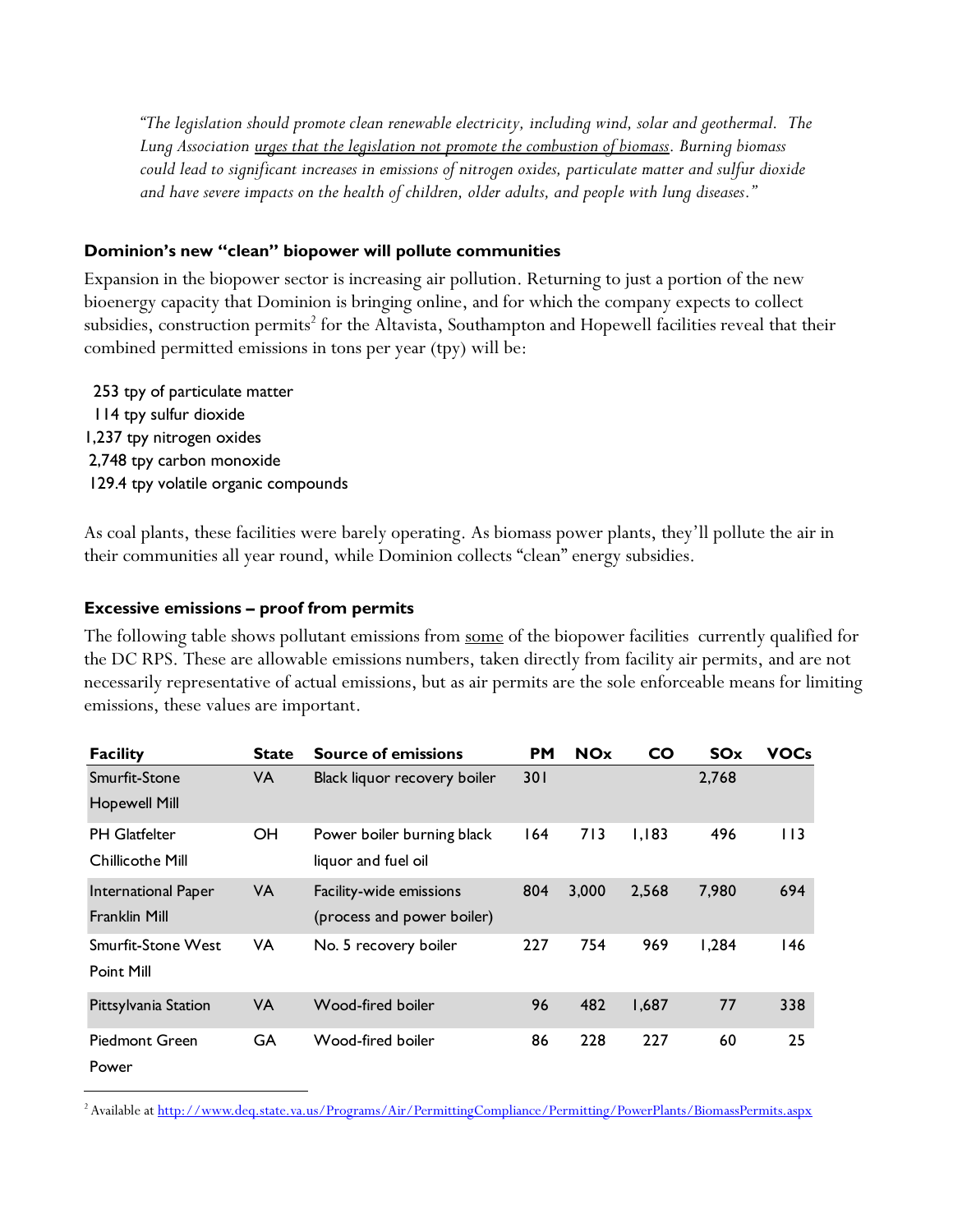Considering that the qualification of bioenergy for subsidies displaces true no-emissions wind and solar power, and considering the health impacts of the large bioenergy emissions above, the bioenergy industry should probably be paying the *public* for the right to operate – not the other way around.

### **Disqualifying construction and demolition waste – prudent and protective**

An amendment to the bill would make use of construction and demolition wood as fuel ineligible for subsidies. We strongly support this amendment, as recent developments at EPA highlight the prudence of communities taking steps to ban the burning of contaminated fuels. A new "waste" rule from EPA blurs the line between "waste," (which is required to be burned in an incinerator with more protective emission controls), and "biomass," (which can be burned in facilities with very few emission limits). EPA has shown very little ability to stand up to the bioenergy industry, which naturally wants to be allowed to burn a variety of materials, no matter how contaminated. Of special concern is construction and demolition waste, which even after sorting can contain pressure-treated wood (containing arsenic, chromium, and copper) and other contaminants that lead to emissions of dioxins, lead, and mercury as well as carcinogens like benzene and formaldehyde.

Under EPA's new waste rule, a biomass facility can burn contaminated fuels, including construction and demolition wood, as long as concentration levels of contaminants are "comparable to or less than the levels in the traditional fuel the unit is designed to burn, whether wood or another traditional fuel."

- "Designed to burn" means, "can burn or does burn, and not necessarily permitted to burn." EPA states, "The agency has also determined that restricting comparisons to traditional fuels the unit is permitted to burn is unnecessary. The fact that a facility is not currently permitted to burn a particular traditional fuel does not mean it could not be permitted to burn that traditional fuel in the future. For this reason, we do not believe it is reasonable to limit the comparison to permitted traditional fuels."
- And that "traditional fuel" can be the dirtiest coal known "The EPA acknowledges that the revisions adopted as final in today's rule would allow C&D wood contaminant levels to be compared to the highest contaminant levels for coal."
- Nor does EPA think fuel testing should be routinely required instead, "expert opinion" is sufficient. EPA states, "The agency wishes to emphasize, however, that determinations that the cellulosic biomass used as a fuel or ingredient is clean, do not presuppose any testing of contaminant levels. Persons can use expert or process knowledge of the material to justify decisions regarding presence of contaminants."

In other words, EPA has just opened the door to *even more* burning of contaminated fuels – fuels that are admittedly as contaminated as coal – fuels that continue to be subsidized by ratepayers in the name of "clean" energy. In the face of such lax federal regulation, it falls to states and municipalities to ban the use of any contaminated fuels in order to reduce emissions of the most toxic substances from biomass burning.